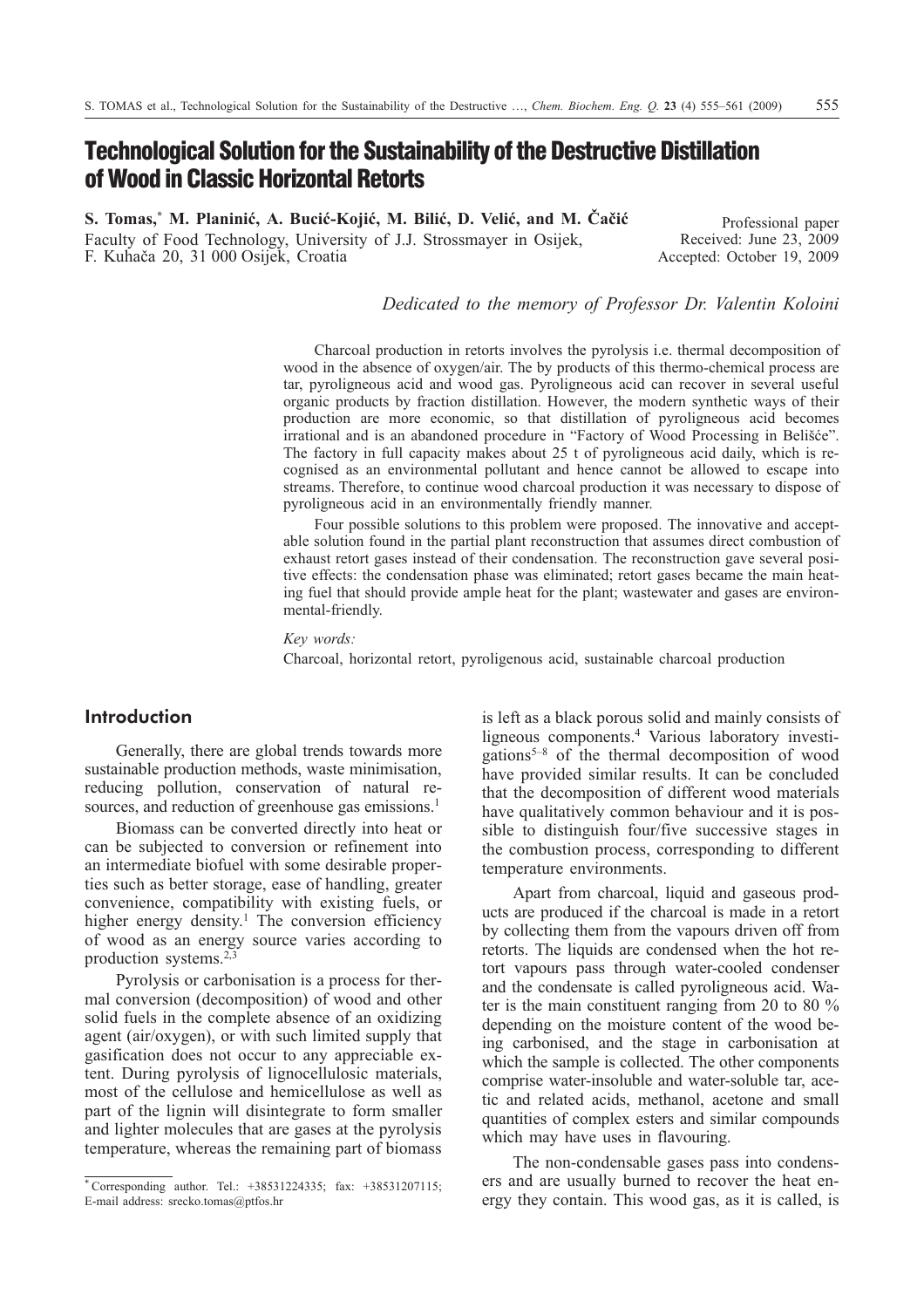of low calorific value (around 10% of that of natural gas). The products other than charcoal are usually referred to as by-products. Since the advent of the petrochemical industry, this by-product industry has become uneconomic because in most instances the chemicals can be produced from petroleum or synthetically more cheaply.

In Croatia, Belišće is the only industrial manufacturer of charcoal from wood mass, which is set up as a semi-continuous retort carbonisation system without subsequent recovery of pyroligneous acid. Charcoal production in full capacity (22.73 t of charcoal produced from 87.14 t wood wet weight or 65.52 t of dry matter of wood) gives about 25 t of pyroligneous acid per day, which is a highly polluting noxious corrosive liquid and hence cannot be allowed to escape into streams. Consequently, in order to continue this wood charcoal production, it was necessary to dispose of the by-products in an environmentally friendly way. This paper presents four possible solutions to this issue, which provide sustainable destructive distillation of wood in classic horizontal retorts. The proposed solutions are based on the example of the Belišæe carbonisation plant.

#### The retort carbonisation system

The processing plant in Belišće (Fig. 1) constitutes six retorts that are approximately cylindrical in shape, each around 55 m<sup>3</sup> in volume (R1-R6), two pre-drying chambers (DC1, DC2), which are out of use, and six charcoal cooling chambers



Fig. 1 – *Scheme of the horizontal retort system for carbonisation in Belišæe. (R1-6) retorts, (DC1-2) pre-drying chambers, (CC1-6) charcoal cooling chambers, (1) water-cooled condensers, (2) pyroligneous acid and tar vat, (3) scrubber for residual non-condensable wood gases, (4) scrubber gas stack, (5) flue gas stack.*

(CC1-CC6). The wood is conveyed into steel wagons (two wagons per retort, one is  $12 \text{ m}^3$  in volume) that fit the dimensions of the retort rather closely to ensure maximum volumetric efficiency. The wagons roll into and are removed from the retort on steel rails connected to a cooling chamber of the same dimensions as the retort and built directly facing it, so that the wagons after carbonisation can be drawn quickly into the cooling chamber and sealed for cooling. Also, the trails and transfers connect the retorts with the wood storage yard located next to the retorts plant. Retorts are heated by an external heat source, i.e. by flue gases that occurr during combustion of natural gas and non-condensable wood gas with air, which flow through separated heated pipes at the bottom of the retorts underneath the wagons.

The wood gas is obtained by drawing off the gases and vapours from the retorts in the direction of lower pressure and passing the gas through water-cooled condensers (1) which condense first the tar and then the pyroligneous acid. The non-condensable gas passes through scrubber (3) and is fed to the burners underneath the retorts or is exhausted through the stack. The tar and pyroligneous acid is stored in a tank (2) to be separated later.

The usual raw materials are naturally dried roundwood, split roundwood, slabs from sawmilling and bark with average length of about 1 to 1.2 metres. The carbonisation stage takes about 24 hours and as soon as it is complete the retort is opened and the wagons drawn to the cooler which is then sealed to extinguish the charcoal which takes fire immediately as it is removed from the retort. Cooling takes from 24 to 48 hours depending on weather conditions and spreading of cooler walls with water.

#### Solutions for sustainable horizontal retort system of charcoal production

**Solution I.** The starting point of this solution was the fact that the 7 % of retort vapours and gas condensate are tarry substances, which can give heat by burning. The idea was to separate the tarry components from "pure" wastewater by condensation of retort vapours and gases in two steps, and by burning the non-condensable gases (Fig. 2). This separation is based on different boiling points (condensation temperature) of the gaseous product from the retorts.

**Solution II.** The aim of this proposal was also separation of tar, but based on the different densities of the individual compounds of the gaseous product from retorts, e.g. tar ( $\rho \sim 1070$  kg m<sup>-3</sup>) and the rest of retort vapour and gas condensate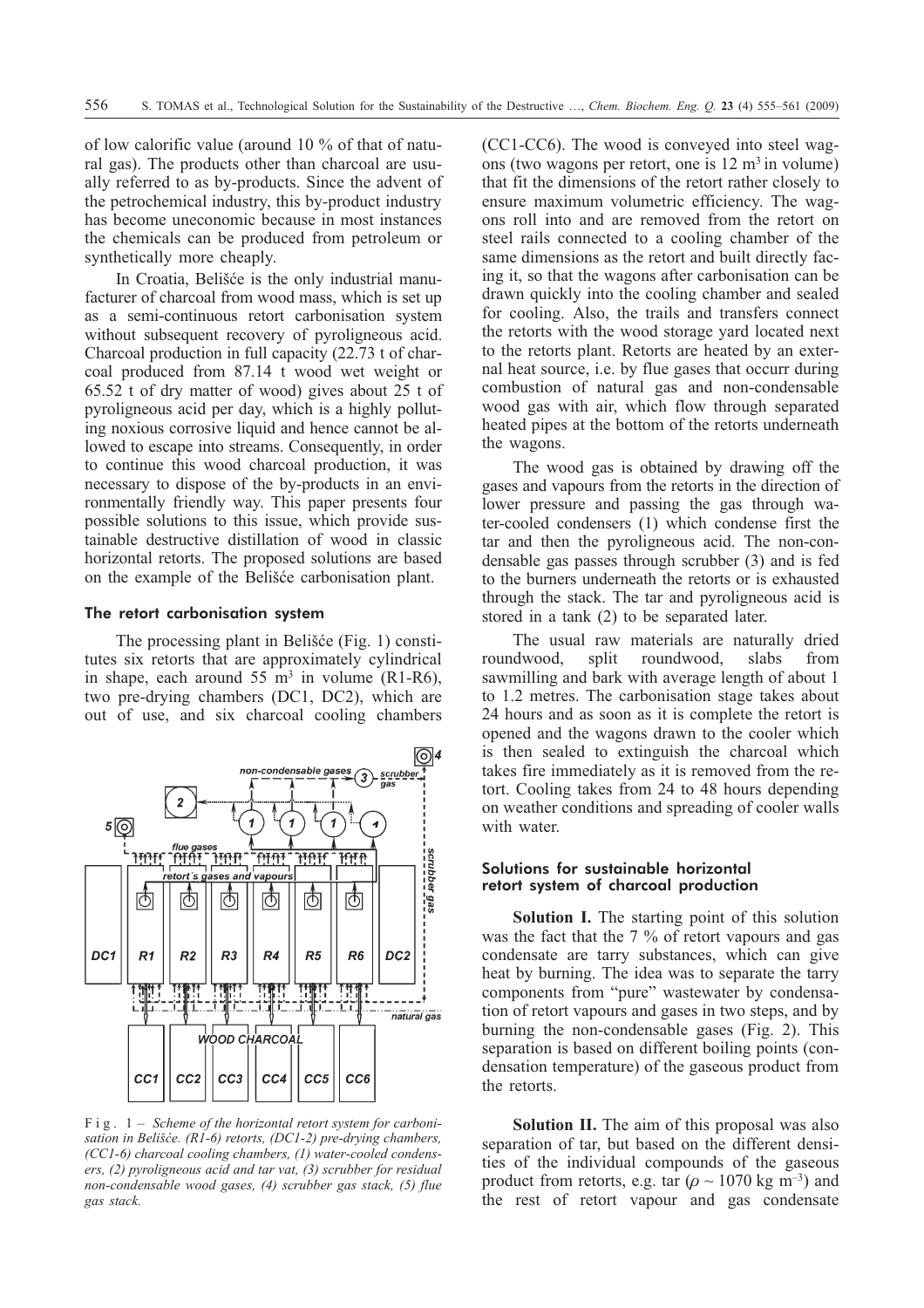

Fig. 2 – *Schematic of tar component separation by two-step condensation of retort gas and vapour*

( $\rho \sim 1030$  kg m<sup>-3</sup>). Separation can be conducted by centrifugal force using continuous disc separators.

**Solution III.** This proposal provides a solution by burning pyroligneous acid in a combustion chamber (Fig. 3). It requires designing and building a new combustion chamber of adequate dimensions, which will ensure plenty of space for flue gas retention for at least 1 second. Pyroligneous acid will be heated, evaporated and burned with air in the chamber, producing flue gases of 900 °C. The hot flue gases will be cooled down to 400 °C by mixing with additive ambient air that will be introduced at the top of the combustion chamber. The cooled mixture can then be used as excess heat for other purposes in the process plant (e.g. drying of wood briquettes). Waste flue gases will be further cooled and exhausted into the atmosphere.



Fig. 3 – *Schematic of the evaporation and combustion of pyroligneous acid for production of heat*

**Solution IV.** This proposal (Fig. 4) provides an innovative solution for process redesign, which involves partial reconstruction of the existing process of destructive distillation of wood. The proposed innovation is based on the elimination of the retort gases and vapours condensation phase, as well as the scrubbing of the non-condensable phase. The complete mixture of retort gases and vapours is fed into the combustion chamber (1), because of their high heating power and the ability to produce flue gases with temperature of 900 °C, which can be used directly for wood biomass heating in the retorts. All the organic compounds in retort gases are flammable and the endproducts of this reaction are  $N_2$ ,  $O_2$ ,  $CO_2$  and  $H_2O$ . Therefore, the oxygen can be used for their combustion, and the emission of waste gases to the atmosphere (2) is ecologically more acceptable than the original emission.



Fig. 4 – *Schematic of the horizontal retort system for carbonisation with direct combustion of the retort gas mixture. (R1-6) retorts, (DC1-2) pre-drying chambers, (CC1-6) charcoal cooling chambers, (1) combustion chamber, (2) waste gas stacks.*

After retort heating by the flue gases and their partial cooling, the flue gases are fed into the drying chambers (DC1, DC2) before they are released into the atmosphere. This way, all gas condesators and scrubbers in the carbonisation processes, as well as 22 burners and tubes for combustion gases can be eliminated, because the complete mixture of retort gases and vapours will be burned centrally in one combustion chamber. The 900 °C flue gases would be fed away by pipes positioned underneath the retorts and the drying chambers.

Wood carbonisation in horizontal retorts with direct combustion of the retort gas mixture instead of its condensation (Solution IV) is recognised as a potential solution that offers the most appropriate key to long-term sustainability.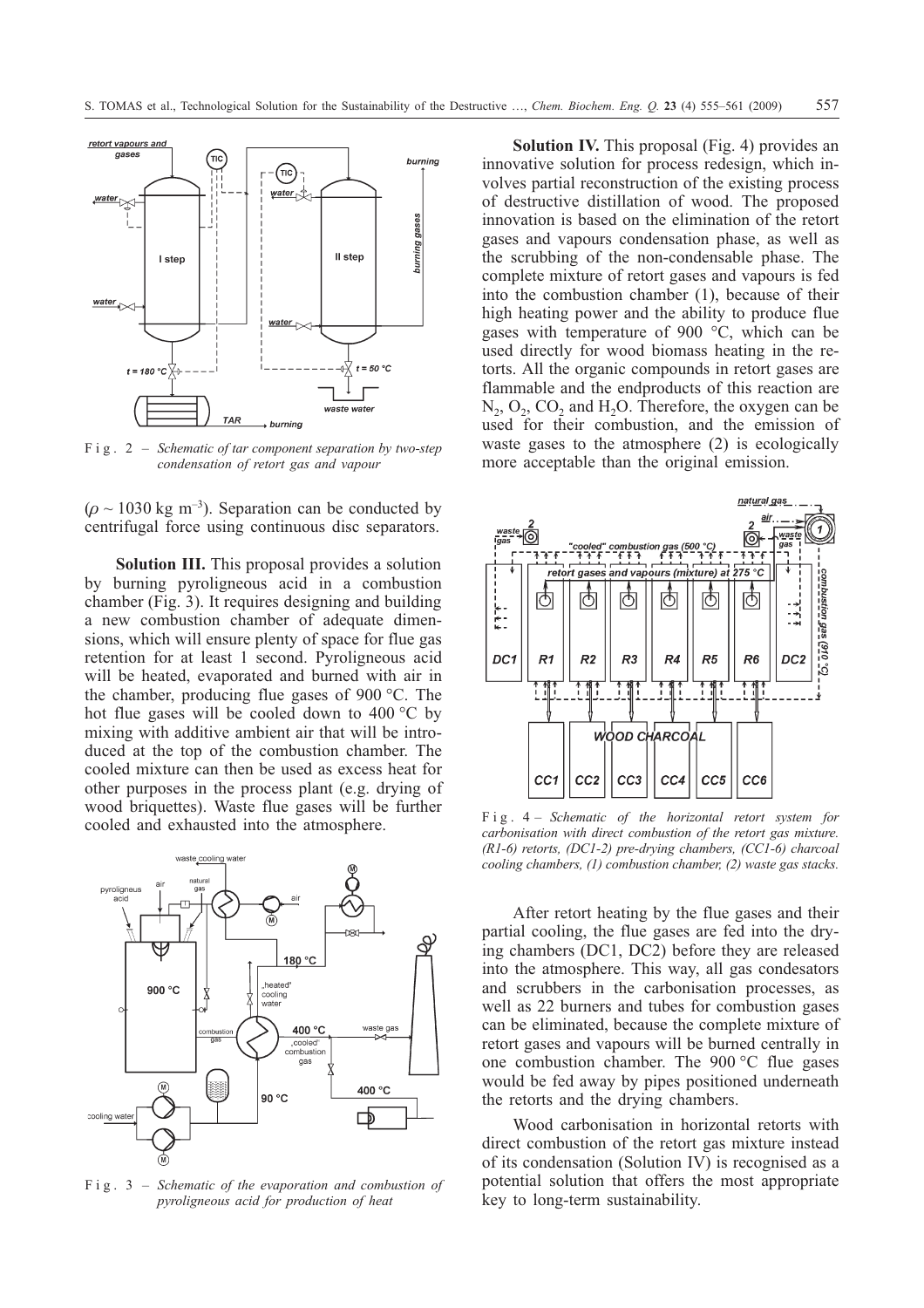Finally, if the technological and economic analyses of the proposals listed above reveal their unsustainability, charcoal production process should be discontinued altogether.

## Proposal analysis and optimal solution arbitrating

The proposed solutions I and II are based on theory. However, the pyroligneous acid consists of up to 100 different organic compounds and the main question is how to successfully separate the harmful compounds from the wastewater. The complete separation of all the wastewater organic compounds is impossible in an ecologically acceptable manner, because of their different boiling points.

Two-step condensation (Solution I) and centrifugation of pyroligneous acid (Solution II) cannot be used for adequate and complete separation of harmful components from wastewater.

The analysis of pyroligneous acid performed using GC/MC system in our laboratory detected a number of potentially harmful compounds, also confirmed by an analysis performed by the Alfa-Laval Company. For all the above reasons, proposals I and II were rejected as unacceptable. Proposed solutions III and IV, however, may result in ecologically acceptable processes, because both solutions involve the burning of pyroligneous acid by air in combustion chambers at 900 °C. Furthermore, it is important to choose the solution that is the most acceptable for industrial application. Further analysis is needed to make the decision, as well as detailed material and energy balances. Temperatures varied strongly, because the retorts batching is with phase delay (approximately four-hour delay). The given results of the performed analysis on retort gases and vapour is shown in Fig. 5.

Statistical calculation showed that the mean temperature of retort gases and vapours in all retorts was 346 °C, which is presented with a straight line



Fig. 5 – *Temperature vs. time – measurements performed simultaneously in I-VI retorts*

in Fig. 5. The mean temperature of the mixture of retort gases and vapours was around 275 °C, and that temperature was used for energy balance calculations concerning the proposed solutions III and IV.

When the carbonising plant works in full capacity, i.e. when all six retorts work as separate modules (at different carbonisation phase at the same time), the retort vapours and gases that are drawn from all the retorts and collected into a common channel are mixed together at around 275 °C. Each of the 6 retorts gets 2 wagons with  $12 \text{ m}^3$  of heaped log per wagon, which is around  $7.8 \text{ m}^3$  of wood mass per wagon. If the wood is a dried beech with 700 kg m<sup>-3</sup> density, retorts are loaded with 65 520kg of dry wood matter, and if the wood is naturally dried with 25 % moisture, the retorts have to evaporate 21 621.60 kg of water within 24 hours.

The stoichiometric equation of thermal decomposition of wood material $^{9,10}$  (eq. 1) and mass balance enable qualitative/quantitative calculation of 24-hour charcoal production processes (Table 1).

| Products                          |                      | $kg$ kmol <sup>-1</sup> | kmol $d^{-1}$ | x/9/6<br>$(\varphi^{/0}/_{0})$ | $kg d^{-1}$ | W/6   |
|-----------------------------------|----------------------|-------------------------|---------------|--------------------------------|-------------|-------|
| wood charcoal                     | $C_{16}H_{10}O_2$    | 234                     | 72.83         | 6.98                           | 22 722.34   | 34.68 |
| non-combustible gases and vapours | $H_2O$               | 18                      | 679.84        | 65.12                          | 16 3 14.48  | 24.90 |
|                                   | CO <sub>2</sub>      | 44                      | 121.40        | 11.63                          | 7 122.02    | 10.87 |
| combustible gases and vapours     | CO                   | 28                      | 72.84         | 6.98                           | 2 719.08    | 4.15  |
|                                   | CH <sub>3</sub> COOH | 60                      | 48.56         | 4.65                           | 3 885.34    | 5.93  |
|                                   | CH <sub>3</sub> OH   | 32                      | 24.28         | 2.33                           | 1 035.22    | 1.58  |
|                                   | $C_{23}H_{22}O_4$    | 362                     | 24.28         | 2.33                           | 11 721.53   | 17.89 |

Table 1 – *Composition and quantity of product of wood carbonisation*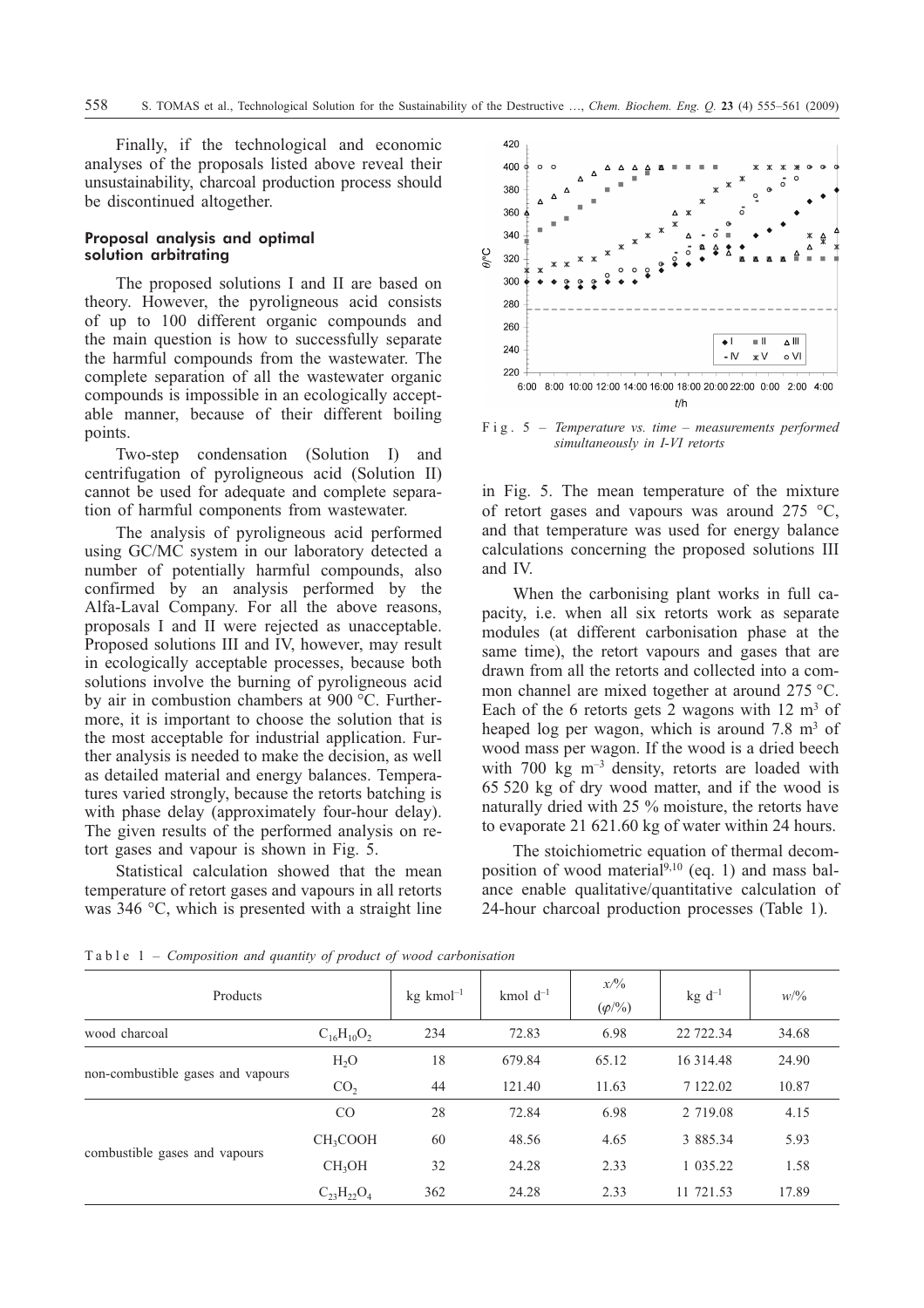$$
2C_{42}H_{60}O_{28} \rightarrow 3C_{16}H_{10}O_2 + 28H_2O + 5CO_2 +
$$
  
bon-dry wood  
+3CO + 2CH<sub>3</sub>COOH + CH<sub>3</sub>OH + C<sub>23</sub>H<sub>22</sub>O<sub>4</sub> (1)

The daily production is around  $\sim$ 22.7 t of charcoal and around 42.8 t of combustible and non-combustible gases and vapours which are retort by-products, whereof 45.23 % of mass is combustible, which is a considerable amount of potential gas fuel. According to theoretical energy balance, this kind of daily charcoal production requires  $\sim$ 170 GJ of heat.

Thus, the idea of this solution was to burn the mixture of gases and condensable from retorts as hot uncondensed gas as close as possible to the carbonising equipment. Therefore, it was necessary to calculate the lower heating value (net calorific value) of the retort gas mixture, as well as the composition and temperature of flue gases that occur during their combustion.

Combustion of certain combustible gases is carried out according to the following stoichiometric equations, eqs. (2–5):

$$
CO + 0.5O_2 + 1.88N_2 \rightarrow CO_2 + 1.88N_2 \quad (2)
$$

$$
CH3COOH + 2O2 + 7.52N2 →\n→ 2CO2 + 2H2O + 7.52N2
$$
\n(3)

$$
CH3OH + 1.5O2 + 5.64N2 →\n→ 2CO2 + 2H2O + 7.52N2
$$
\n(4)

$$
C_{23}H_{22}O_4 + 26.5O_2 + 99.64N_2 \rightarrow
$$
  
\n
$$
\rightarrow 23CO_2 + 11H_2O + 99.64N_2
$$
 (5)

Total oxygen/air requirement for complete combustion of the retort gas mixture must comprise a theoretical combustion and theoretical (volume) excess ( $\lambda_{\rm o}$  = 1.15) of combustion oxygen/air has to be added. This means that in order to ensure complete retort gas combustion, 172 t of dry air per day will be needed. Consequently,  $216.5$  t d<sup>-1</sup> of combustion gases will be produced, and this number will be enlarged for moisture immanent in ambient air.

The net calorific value of the retort gas mixture can be fairly accurately calculated according to eq. (6):

$$
H_{d} = 33900 \cdot c + 11700 \cdot \left(h - \frac{o}{8}\right) +
$$
  
+ 10500 \cdot s - 2500 \cdot W [kJ kg<sup>-1</sup>] (6)

where the *c*, *h*, *o* and *s* are the mass fractions [kg kg<sup>-1</sup>] of carbon, hydrogen, oxygen and sulphur in gas, respectively, while *W* denotes the mass fraction of water in gas. Because retort gas does not contain sulphur and the water is in the form of vapour, the net calorific value can be calculated according to eq. (7):

$$
H_{\rm d} = 33900 \cdot c + 11700 \cdot \left(h - \frac{o}{8}\right) \text{ [kJ kg}^{-1}] \quad (7)
$$

and it is in the amount of 10.6 MJ  $kg^{-1}$ . This is the same amount of heat that will be released during the combustion of the retort gas mixture with air, and utilised to raise the temperature of flue gases. Thus, the temperature of the combustion gas can be estimated according to eq. (8), which represents the energy balance of the combustion chamber.

$$
x_{a} \cdot [C_{p,a}]_{0}^{T_{0}} \cdot T_{a} + x_{rg,i} \cdot [C_{p,rg,i}]_{0}^{T_{rg}} \cdot T_{rg} + H_{d} =
$$
  

$$
= x_{fg,i} \cdot [C_{p,fg,i}]_{0}^{T_{fg}} \cdot T_{fg}
$$
 (8)

where  $H_d$  is the net calorific value of the retort gas mixture,  $x_a$ ,  $x_{rg,i}$ ,  $x_{fg}$  are the mole fractions [mol mol<sup>-1</sup>] of air, retort gas mixture and combustion gas respectively,  $C_{p,a}$ ,  $C_{p,rg}$ ,  $C_{p,fg}$  are related specific molar heat capacity and  $T_a$ ,  $T_{rg}$ ,  $T_{fg}$  are temperature of air, retort gas mixture and combustion gas. This kind of calculation gives the approximate temperature of flue gases of about 1400 °C. Together with the retort gas mixture and sufficient air needed for complete combustion, air has to be introduced into the combustion chamber for cooling of the combustion gas in amount of 6 kg air per kg of retort gas mixture. Thus,  $473.5$  t d<sup>-1</sup> of combustion gases at ~900 °C are released from the combustion chamber, which can be used for indirect heating of retorts. If the combustion gases are cooled down to 500 °C while going through the pipes underneath the retorts, they can give  $\sim$ 208.5 GJ d<sup>-1</sup> in total.

The above calculations justify the assumption that if all the retort vapour and gas products are burned without previous condensation (Solution IV), there would be ample heat to operate the retorts, but also a surplus for other purposes such as for drying wood in the pre-drying chambers. This gives additional benefit to the economy of the carbonisation process.

The balance calculation presented above is not possible for solution III, because the retort gases are cooled down from 275 °C to 20°C. This results in latent heat loss of condensable compounds, and also sensible heat loss of all retorts gases and vapours from 275 °C to 20°C.

For retort gas condensation and cooling from 275 °C to 20 °C the losses are around 98.5 GJ  $d^{-1}$ , given the average amount of latent heat of 2000 kJ kg $^{-1}$ and average specific heat of 3.80 kJ kg<sup>-1</sup> K<sup>-1</sup>. The same amount of heat will be needed for vapourizing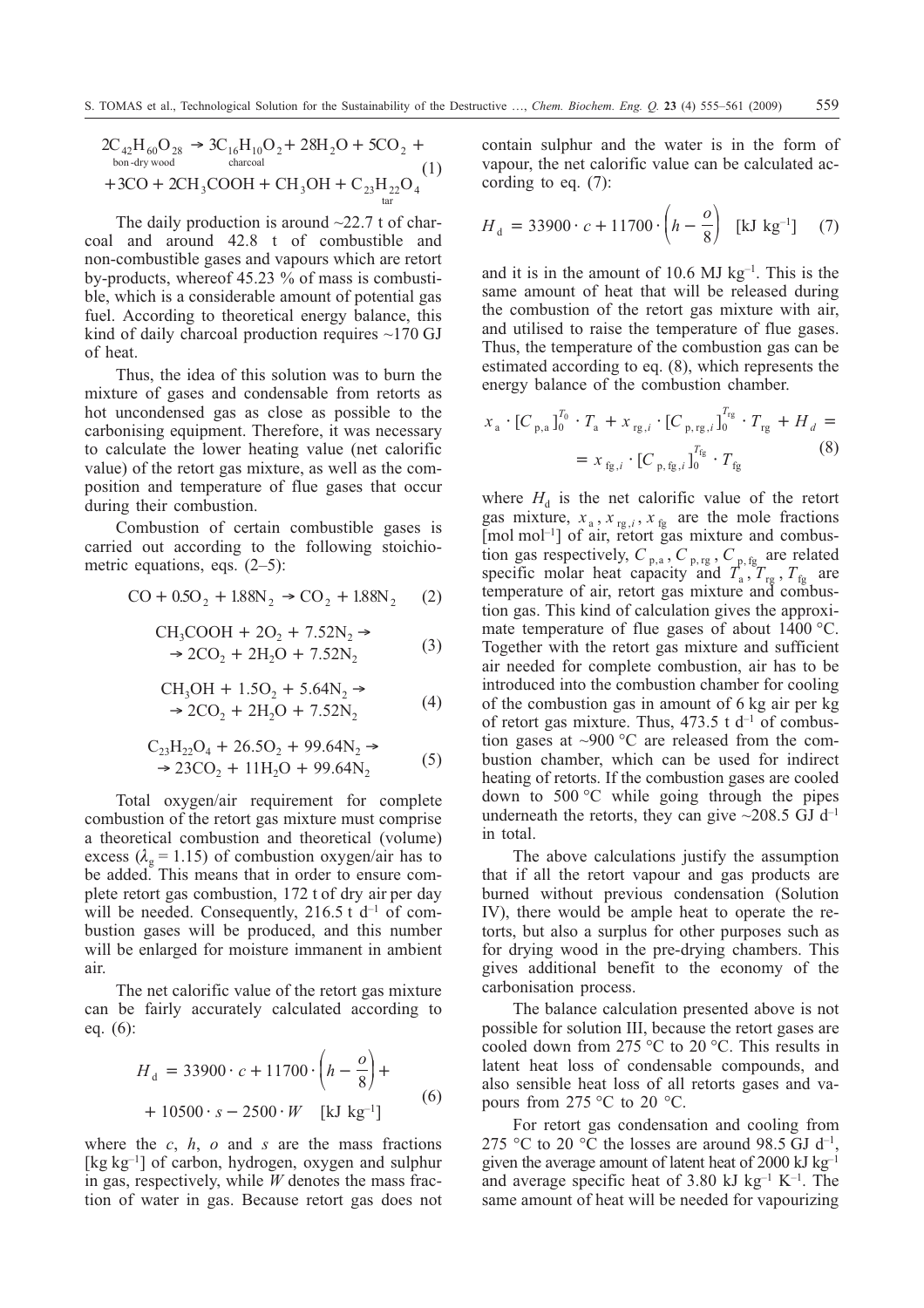the pyroligenous acid at the temperature of 275  $\degree$ C, meaning that unnecessary heat of about 197 GJ d<sup>-1</sup> is spent (for solution III). On the other hand, the same amount of energy will be needed for heating the non-condensable gases. Further calculation shows that in this way the additional and unnecessary energy of 8.6 GJ  $d^{-1}$  is spent. The sum of heat loss for solution III (compared to solution IV) is 205.6 GJ  $d^{-1}$ . This amount is equal to 6000 m<sup>3</sup>  $d^{-1}$ (at 293.15 K, 1 bar) of natural gases.

It is important to emphasize other possible benefits of the proposed solutions:

– Solution IV eliminates the condensation phase and retort gas scrubbing, which leads to the direct decrease in operational and service costs (for about 10  $\%$  of total costs);

– Solution IV, therefore, eliminates all condesors and scrubbers for gases in the processes, as well as 22 burners and tubes for combustion of natural gas because the complete mixture of retort gases and vapours will be burned in one central combustion chamber. Hot flue gases from the combustion chamber are fed into pipes underneath the retorts, thus indirectly pre-drying the wood biomass. This solution directly improves burning control, as well as total wood burning and decreases the heat loss, thus providing the possibility of automatic control of the heating processes in the retorts.

– Solution III proposes the burning of wood tar in a separate furnace, which means additional costs for its separation and manipulation. Even though the estimated investment costs for solutions III and IV are almost equal  $\sim$ 1 000 000.00 EUR), concerning all the above mentioned the advantage of solution IV is obvious. Further analysis of solution IV is needed in order to address the ecological issues.

– In previous calculations of material and energy balances, it was evident that direct burning of retorts gas and vapour gives enough energy for heating the wood in the retorts, as well as for pre-drying processes. Natural gas is used only at the start-up of the carbonisation processes and for safety reasons.

– Evaluation of performances indicated that 90% of total heat needed for wood carbonisation comes from burning the retort gases and vapour and only 10% from natural gas burning.

All of the above indicates that possible payback time in the case of solution IV is 2.5 years, and "Belišæe d.d." accepted this solution for process implementation.

#### Realisation step of accepted solution

The accepted solution IV was realised with the cooperation of: "Belišæe d.d."; "Faculty of Food Technology Osijek"; "Classen Apparatebau Wiesloch GmbH", Deutschland and "Enerkon d.o.o.", Zagreb. Production started in mid 2005. In the four years of successful charcoal production using the redesigned processes, additionally set for measuring the relevant process parameters; the process controls and implementation of technical improvement was performed. The national legislation regarding the level of harmful substances in air was satisfied, since there is no production of pyroligneous acid. Also, heating of retorts was automated; consumption of heat energy for heating the retorts was decreased by about 70 %; productivity increased by about 20%. Traditional production of high quality charcoal continues and 60 jobs have been saved.

# **Conclusion**

All four proposed solutions were considered and priority was given to Solution IV.

Two-step condensation (Solution I) and separation by centrifugal force (Solution II) cannot be used for adequate and complete separation and isolation of harmful components from wastewater.

Combustion of pyroligneous acid (Solution III) is ecologically acceptable but from the economical point of view it is unreasonable because of significant dissipation of heat during condensation of vapours/gases by-products from the retorts and large energy requirement for re-heating of (previously condensed) pyroligneous acid.

Wood carbonisation in horizontal retorts with direct combustion of the retort gas mixture, instead of their condensation (Solution IV), is recognised as a potential solution that offers the most appropriate key for long-term sustainability. It is also a step toward the "ideal" carbonising process requiring no external heat to carry out the carbonisation.

Some economical and ecological advantages can be achieved with the proposed reconstruction of the carbonisation plant:

– No production of pyroligneous acid!, so the wastewater is free from hazardous components;

– Waste gases are more acceptable for the environment. Emission measuring was established in compliance with the Regulations on the Limit Values of Stationary Source Emissions to Air;

– Energy saving;

– Decreasing of operating costs;

– Process time saving with pre-drying of wood mass;